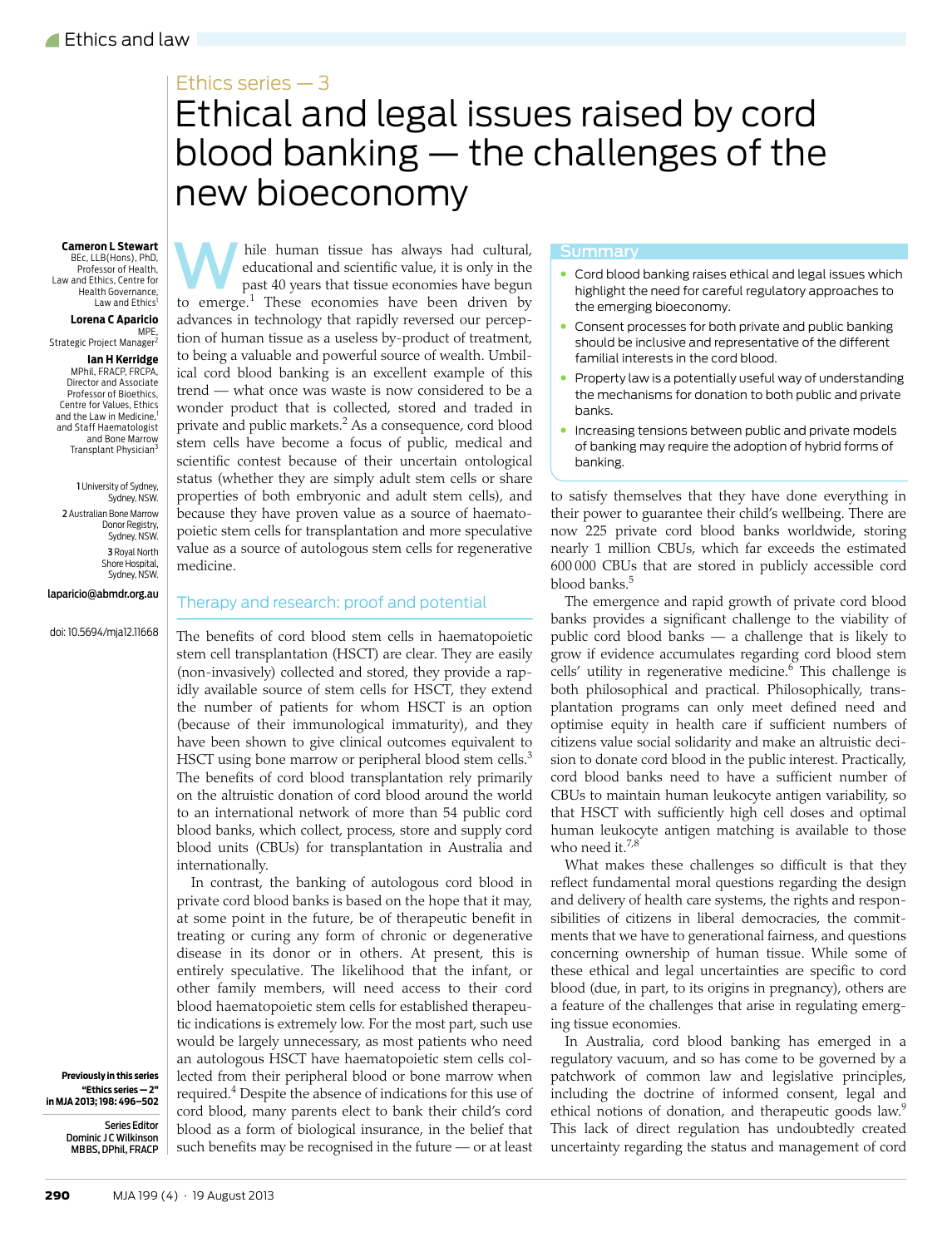blood and the obligations of both public and private cord blood banks.

### Problems with consent: whose blood is being banked for whom?

Standard models of tissue donation assume that the process of informed consent must involve the person from whom the tissue is being taken (in living donation), or their representative (in some types of posthumous donation). Such an assumption is problematic in cord blood banking because it is not clear whether the mother or the child is the donor. As a practical matter, most collection occurs after consent from the mother either directly or on behalf of the child — but it is not clear, legally or ethically, that this is the most appropriate way of gaining consent. While consent has not yet been a subject of disagreement in this area, it is not hard to envision, in the modern era of the blended family, that there is potential for competing family claims should the therapeutic potential of cord blood materialise. And if situations arise where competing claims are made over stored cord blood, the nature of consent to storage and issues regarding proprietary interests (discussed below) will take central place in the resolution of any conflict.

Cord blood is genetically identical to the child but, depending on the method of collection and type of birth, may be collected from the mother or child, or from the cord when neither child nor mother is connected to it. There seems to be no dominant ethical or religious position as to who the donor is.<sup>10</sup> Nor does the law provide any direct answer, as it views the placenta/umbilicus as being part of the mother for some purposes and part of the child for others.<sup>[2](#page-2-1)</sup> If one seeks an answer via genetics, one might argue that the child has a better claim, but it might be equally argued that other family members, including the father and siblings (both present and future), have claim to the cord blood, given the shared nature of the genetic information contained within it and its potential therapeutic uses.

We argue that these complexities require the consent process to be inclusive and representative of the different family interests in the cord blood. Thus, rather than relying purely on the birth mother to give consent, the process should, where possible, include the mother's parenting partner. Further, it is our view that the consent given by the parents should expressly recognise that they are also consenting on behalf of the child.

Questions have also been raised regarding whether informed consent to private banking is a realistic possibility, given the extremely low likelihood of requiring one's own stem cells for autologous transplantation later in life and the inevitably coercive nature of any decision that rests on assumptions about the best interests of children. It has been claimed that private banks in the United States have capitalised on the chance that families will overestimate the true likelihood of needing stored cord blood.<sup>11</sup> Indeed, some would argue that advertising these services is exploitative, given the degree to which expectant parents are open to consider anything that may benefit their child (irrespective of the realistic expectation of that benefit) and the low likelihood that the cord blood will ever be used. However,

there is no evidence that Australian private cord blood banks have engaged in any form of misleading or deceptive conduct in relation to their services. Indeed, our own view of Australian private cord blood banks is that their advertising seems rather modest, raising notions of insurance and explicitly acknowledging the low chance of the family ever needing to access the cord blood. In any event, the strictures of the Australian Consumer Law would be likely to prevent misleading and deceptive advertising.

#### Cord blood banking and property rights

As tissue economies have emerged, the common law of property has changed to recognise that people have property rights over their human tissue. Traditionally, the common law refused to recognise property rights in human tissue, unless the tissue had been preserved through some work or skill. $^{12\textrm{--}14}$  This rule gave the property rights to whoever provided the labour or whoever paid for it to be done, which in the cord blood context gave rights to the public banks and to the purchasers of the services of the private banks. However, in the past 2 years, courts in both the United Kingdom and Australia have begun to recognise property rights in tissue that are not dependent on the work and skill exception, giving rise to rights to its possession, use, bailment (a property relationship), and protection from negligent storage.<sup>[15-](#page-2-14)17</sup> These cases indicate the potential for donors to have rights to deal with their tissue under both contract and tort law.

This broader recognition of property rights is a challenge to those who see human tissue donation as a form of gift that is devoid of proprietary rights. Indeed, the very notion of a gift in law is a property relationship where property passes hands without payment. Gifts can be given without conditions attached, but property law also recognises that gifts can be made conditionally in ways that preserve some rights of control and access for the donor.

Property law may be very useful in regulating cord blood banking because it creates a language for understanding conditional donation. Property laws may help to explain how cord blood could be gifted to a public bank on the condition that the donor parent(s) have the option to withdraw donated cord blood should the donor child or their sibling require the cord blood for their own medical use, and on the condition that the family are contacted before the cord blood is used in treatment or research (which is standard practice in some public banks). Property law also provides a model for understanding how, in the private banking context, a relative (such as a grandparent) could pay for the banking on the grounds that it is made available to a range of family members through a form of discretionary trust.

We believe that the current practice in the private banking industry has already effectively adopted property forms. The contracts for storage are bailments. The contracts also treat the cord blood as being held on behalf of an individual child or on behalf of the family group. This idea of holding property for the benefit of another is clearly a trust, where the legal title (held normally by the parents) is exercised for the benefit of the child (or family group). Once the child turns 18 years of age, most Australian